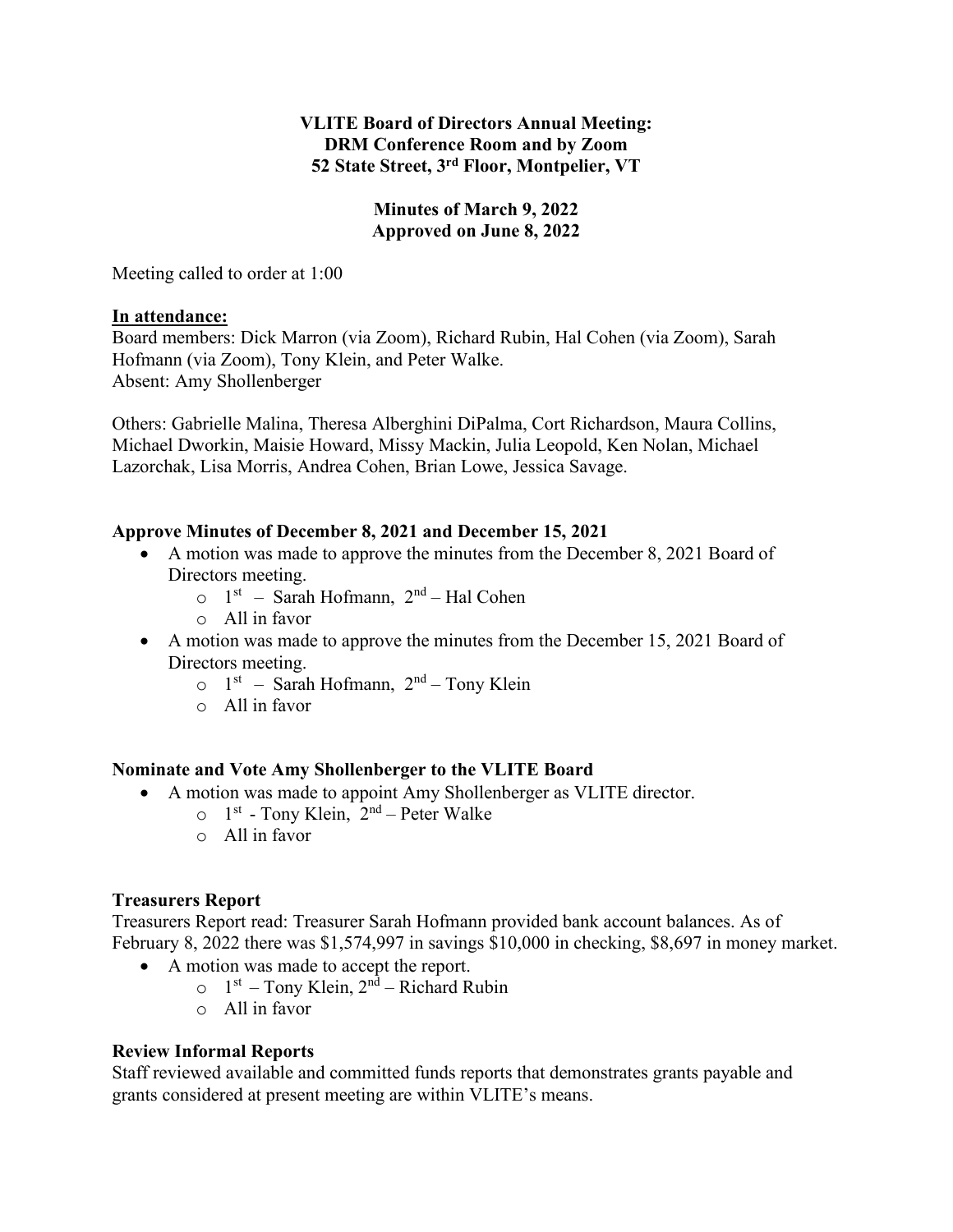## **VELCO Update from VLITE's Appointees**

Theresa Alberghini-DiPalma, Cort Richardson and Michael Dworkin provided perspective on VELCO's board and the company's operations. Theresa described evolution at VELCO towards Environment, Social, and Corporate Governance (ESG) principles and remarked on the beneficial workplace culture. Cort discussed VELCO's emphasis on cybersecurity and its solid financial picture. Michael gave a historical perspective of the VELCO board from the time of the merger of GMP and CVPS, the formation of VLITE and changes to VELCO's governance, and stated that he was "deeply pleased with the results."

VLITE board members expressed gratitude to Michael Dworkin for his years of service as a VLITE-named VELCO director.

# **Vermont Works for Women (VWW) Grant Application**

Maisie Howard, Director of Development & Communications and Missy Mackin, Program Manager, VWW presented a grant application for \$60,000 for the Trailblazers workforce training program for women in renewable energy jobs. Women only make up 5 percent of solar installers. Trailblazers was originally funded in 2018 by the US Department of Labor and has trained 69 women in carpentry, electrical and plumbing, and about half of those are currently working in trades. The trainings will be comprised of four weeks of basic skills training and a three-week on-site work experience with local employers. Those employers receive training in gender equity practices. VWW will run two cohorts over one year with up to 20 participants each.

## **Vermont Public Power Supply Authority (VPPSA) Grant Application**

Julia Leopold Director of Public Affairs and Ken Nolan General Manager presented VPPSA's application for \$90,000. The grant funding will be used in conjunction with three weatherization and electrification-related pilot programs: residential EV charging; Weatherization Repayment Assistance Program (WRAP); and, Weatherization Assistant Program (WAP) Fuel-Switching.

The VPPSA grant aims to reduce barriers to uptake by income-qualifying households in these pilots. Barriers include the cost of in-home electrical service upgrades e.g. from 100-amp to 200 amp service, and the upfront cost of new technologies. VPPSA will provide the funding but the involved-entities, Vermont Housing Finance Agency, the WAPs will make determinations about the suitability of households to participate such as whether a home is weatherized enough to work efficiently with a cold climate heat pump.

## **Stowe Electric Department Grant Application**

Michael Lazorchak Regulatory Compliance Manager for Stowe Electric Department (SED) presented the grant application. Stowe requests \$125,000 for the construction of a hydroelectric dam adjacent to its department headquarters. The dam was taken off line during Tropical Storm Irene and SED wants to modernize the facility, and increase the utility's behind the meter renewable generation capacity. Approximately 45 low and moderate income households would participate in a "community hydropower" program and receive generation credits of about 35% each month on their electric bills for three years. Stowe will do outreach to its customer base to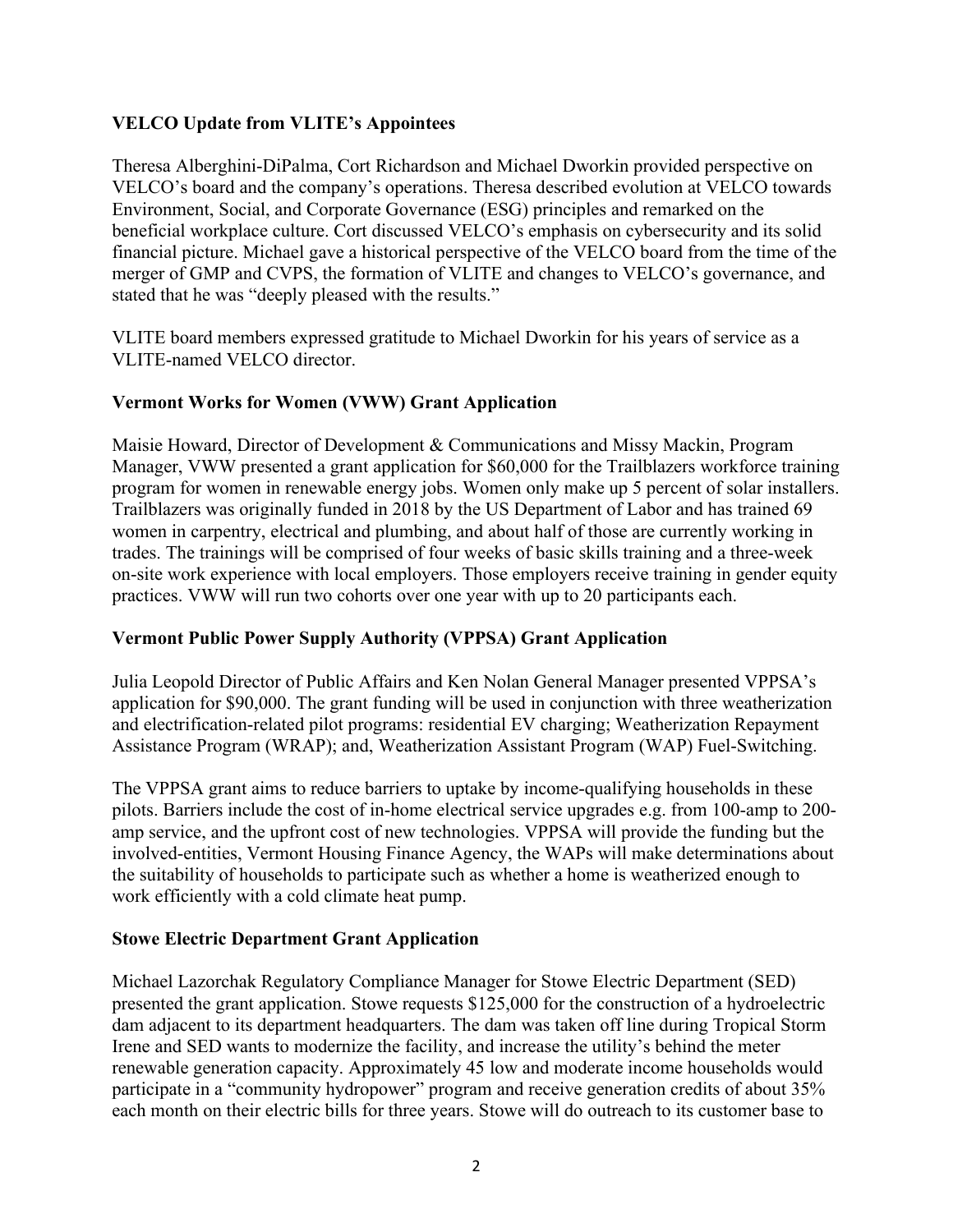market the program and also rely on referrals from Capstone to identify income-qualified participants.

## **Vermont Electric Cooperative Grant Application**

Lisa Morris Energy Service Planner and Andrea Cohen Manager of Government Affairs and Member Relations from VEC presented a grant request for \$100,000. VEC will offer enhanced incentives for low and moderate income households that have already weatherized for thermal fuel switching including heat pumps and pellet stoves. Participants up to 80 percent of area median income will receive free installation. VEC will work with Neighborworks, the WAPs and Home Performance with Energy Star for referrals.

About 54 households would be served.

# **Vermont Council on Rural Development (VCRD) Grant Application**

Brian Lowe Executive Director and Jessica Savage Director of Community Collaboration of VCRD presented a grant application in the amount of \$190,000 for a two-year program. The program, Climate Economy Communities Program is a suite of three community development, networking, small grant and education programs focused on energy work at the local level. Lowe said that with the influx of federal funding for energy programs, the biggest constraint for action is capacity at the local level.

Climate Catalysts selects a cohort of individuals across the state selected for their vision and ability to invoke change in their communities. The Innovation Fund offers small grants to qualifying community organizations for local projects. The first round of innovation fund from VLITE of \$15,000 leveraged another \$25,000 from VSECU and the Vermont Community Foundation and made 20 grants through a competitive application process. The program formerly known as Model Communities will evolve in this latest iteration to include three to five communities to work extensively with VCRD's expertise with facilitation, strategic planning and project support on focused climate and energy projects. VCRD will work with VEIC, and VECAN to seek proposals from identified communities to participate.

## **Board Discussion and Votes on Grant Applications**

- A motion was made to approve the Vermont Works for Women, VPPSA, and Vermont Electric Coop grant.
	- $\circ$  1<sup>st</sup> Tony Klein, 2<sup>nd</sup> Peter Walke
	- o All in favor
- A motion was made to approve the Stowe Electric Department grant.
	- $\circ$  1<sup>st</sup> Hal Cohen, 2<sup>nd</sup> Sarah Hofmann
	- o All in favor, except for Dick Marron abstained.
- A motion was made to approve the VCRD grant with the second year of funding contingent upon reporting and outcomes from the first year including reporting on specific projects and grants in communities that result from VCRD's work. This contingency will be written into the grant agreement.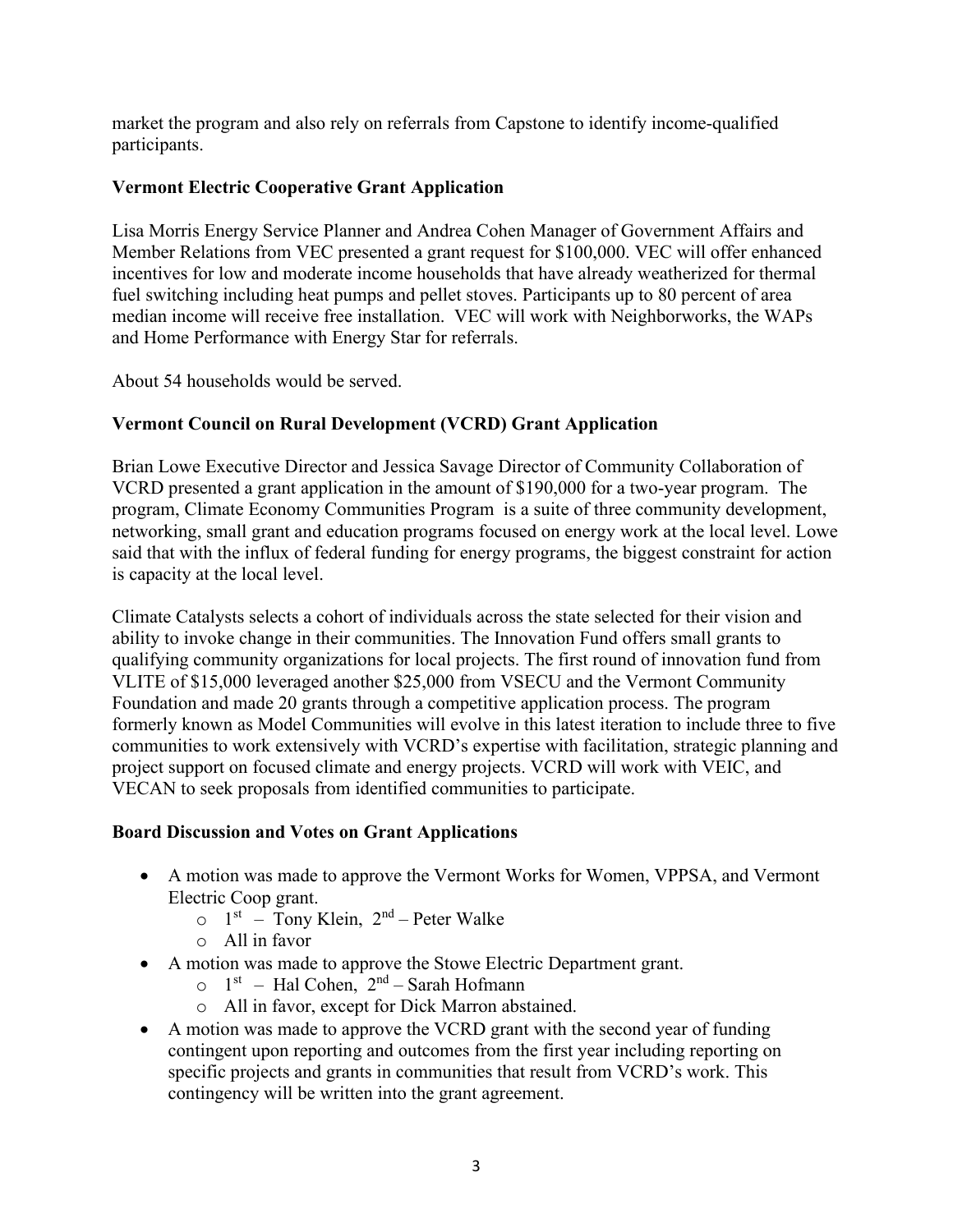- $\circ$  1<sup>st</sup> Tony Klein, 2<sup>nd</sup> Sarah Hofmann
- $\circ$  All in favor

#### **Policy on Multi-Year Grants**

The Executive Director will draft a policy on multi-year grants for the board's consideration at the June meeting.

#### **Nominate and Vote Slate of VELCO Directors for 2022**

- A motion was made to nominate Maura Collins, Theresa Alberghini-DiPalma and Cort Richardson as VELCO directors for 2022.
	- $\circ$  1<sup>st</sup> Dick Marron, 2<sup>nd</sup> Sarah Hofmann
	- o All in favor

#### **2022 Comprehensive Energy Plan Overview**

TJ Poor, Director of Planning for the Public Service Department presented a slide deck on the 2022 Comprehensive Energy Plan. The energy plan is rooted in Vermont energy policy as found in 30 VSA, Sec 202a. Vermont should meet its energy service needs in a manner that is adequate, reliable, secure, and sustainable; ensures affordability and encourages the state's economic vitality; uses energy resources efficiently and managing demands cost effectively; and, achieve greenhouse gas reductions requirements. Those principles are often in conflict but the Plan attempts to lay out how to balance them.

The bases for weighing tradeoffs should be data that identifies gaps and successes, benefit/cost tests reviewed from societal, Vermont-level, administrator and customer perspectives, continuous LEAP modelling, and consideration of technological feasibility, equity, economic development, reliability and risk.

A major theme of the Plan is equity and just transitions. The CEP relied on the work of the GWSA Climate Action Just Transitions subcommittee to articulate what equity means and how to achieve buy-in. Equity should be a core evaluative criteria in policy-making. The other major theme is grid evolution. The CEP lays out a vision for an optimized grid and discusses how "distributed energy resources" such as electric vehicles and heat pumps that are being brought into play to reduce fossil fuels show up on the grid.

#### **Board planning discussion**

Dick Marron reminded board members that in June he will term out from VLITE. The board president signs grant agreements and other contracts, approves grant payments, advises the Executive Director as needed and generally pays attention to VLITE's direction. It is a reasonable time commitment but a commitment just the same.

## **The meeting adjourned at 4:00 pm.**

Respectfully submitted by Gabrielle Malina, March 2022